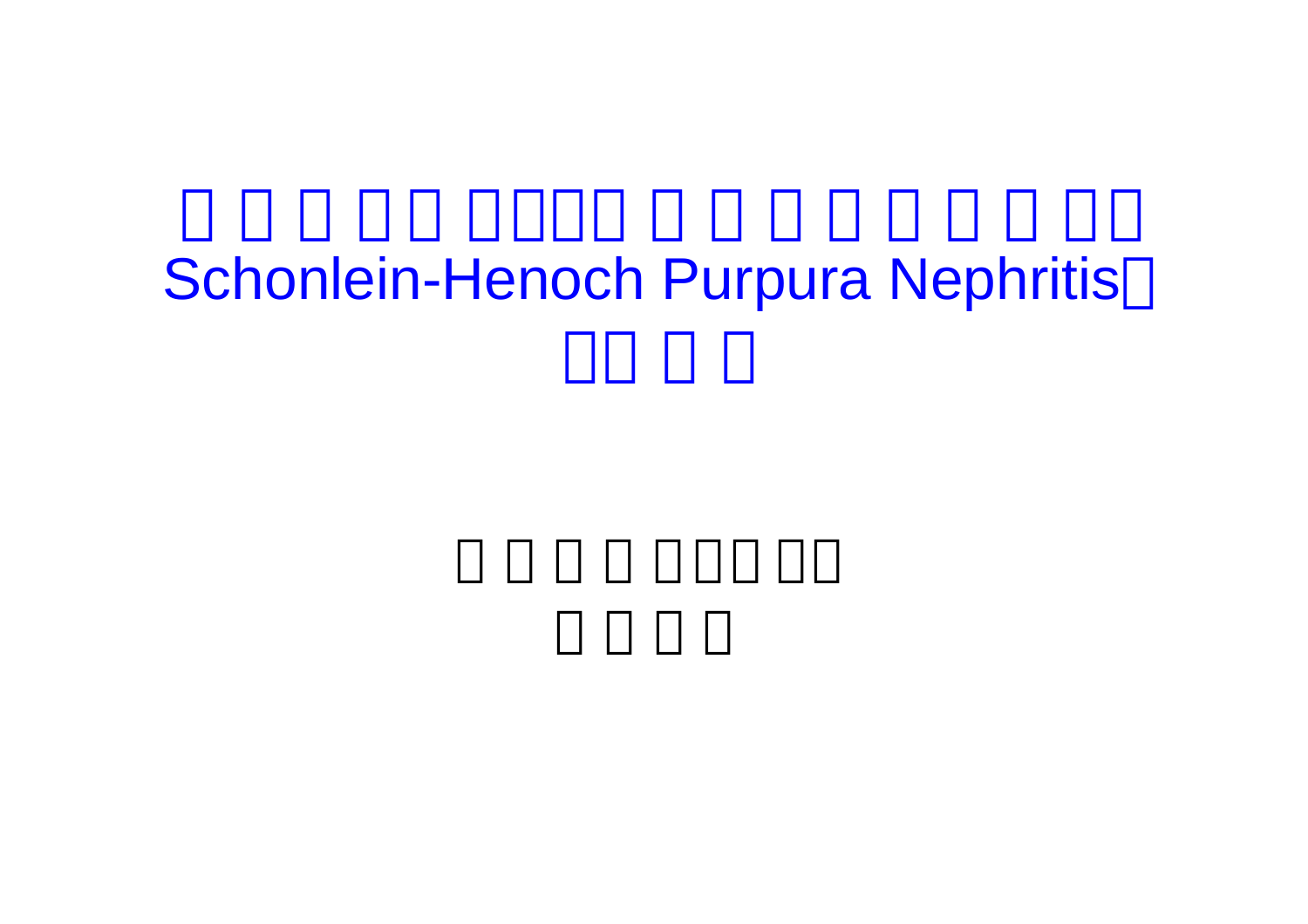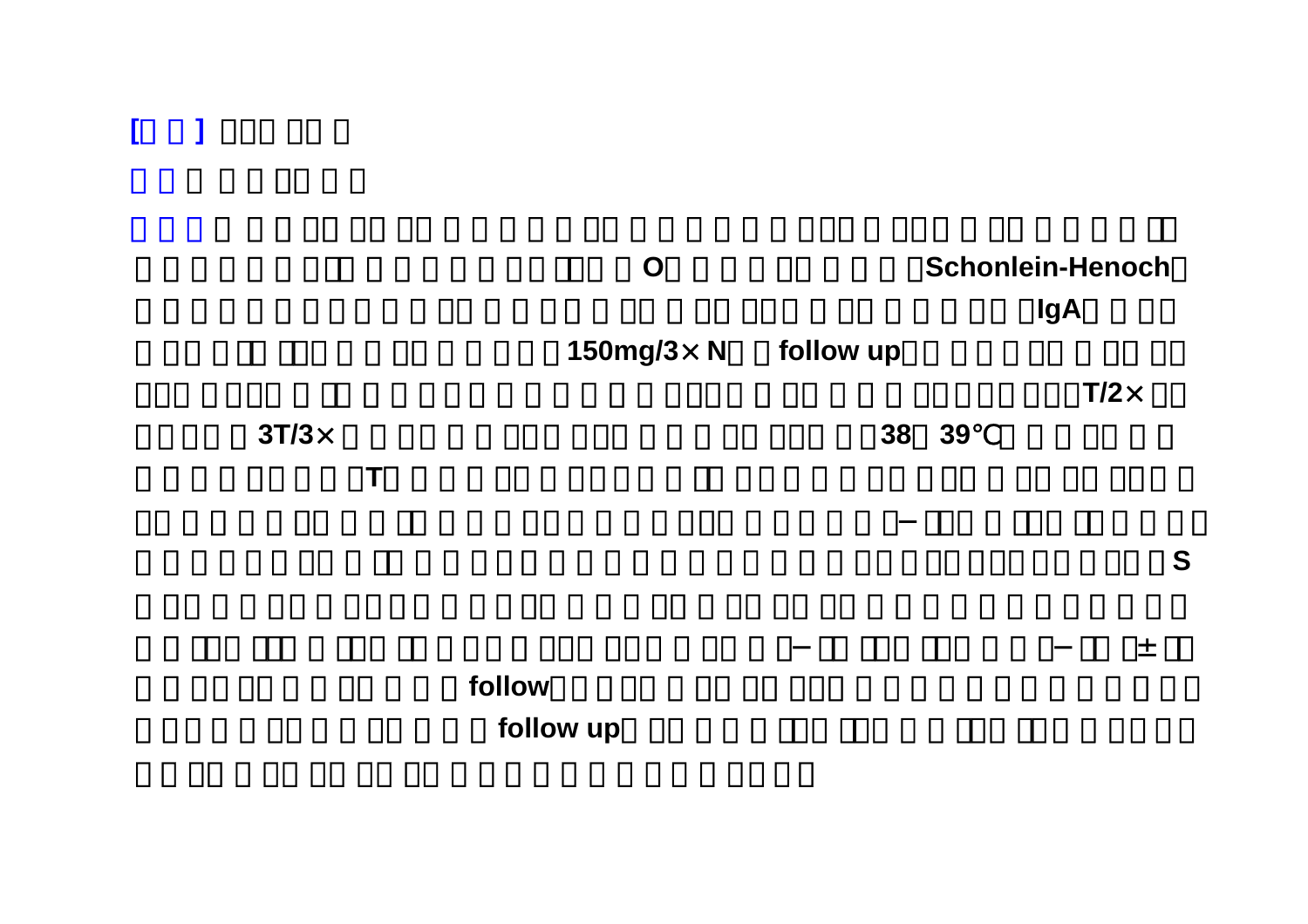#### 112/84 82/, 36.6

#### $H$

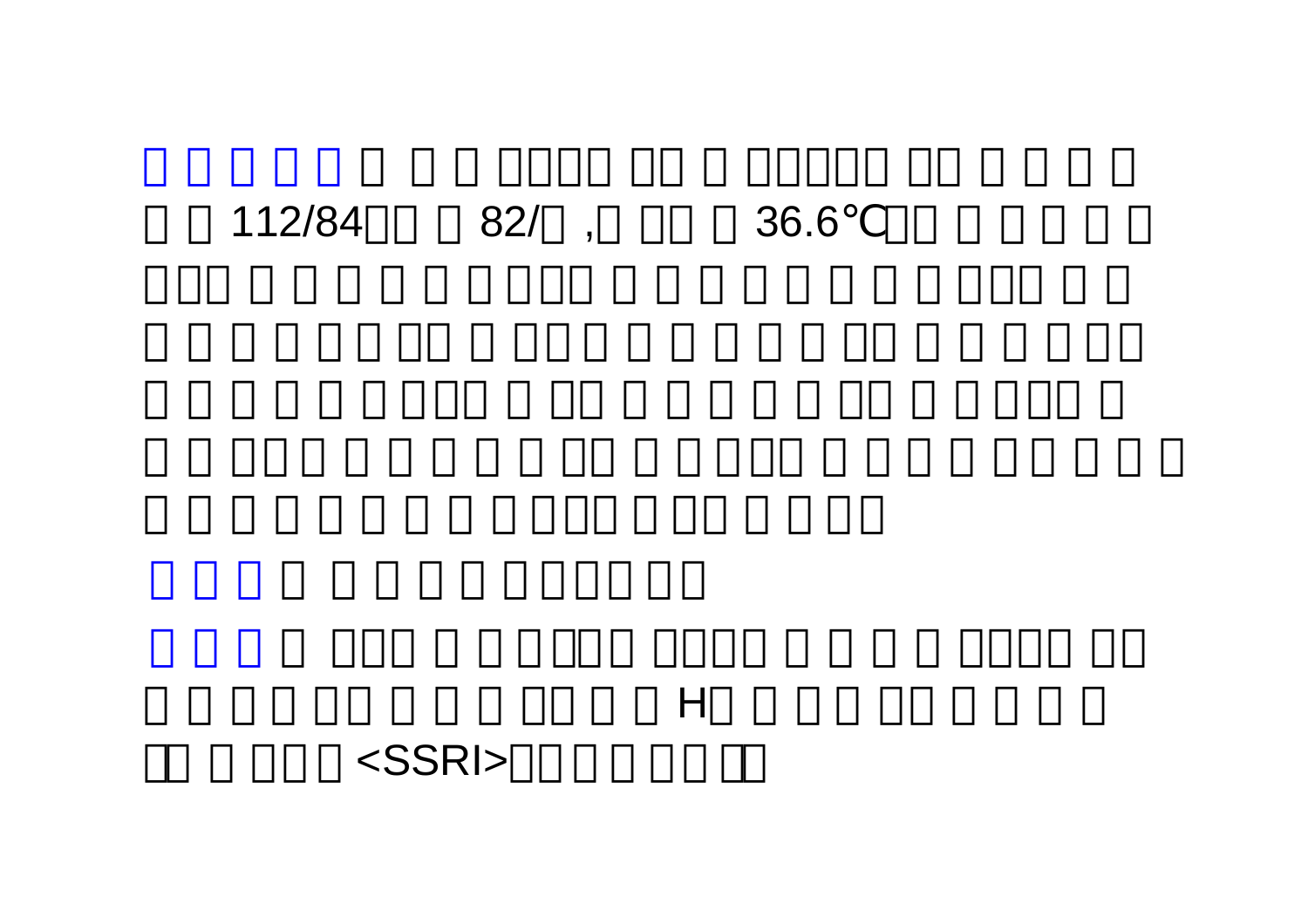#### **H9.7.7**

| <b>Urinalysis</b>          |                          |                           | <b>Serology</b>       |                  |                 |
|----------------------------|--------------------------|---------------------------|-----------------------|------------------|-----------------|
| pH                         | 6.5                      |                           | <b>CRP</b>            | $< 0.24$ mg/dl   |                 |
| protein                    | $(4+)$                   | (13.0g/day)               | <b>IgG</b>            | 790 mg/dl        |                 |
| glucose                    | $\mathcal{L}$<br>U       |                           | <b>IgA</b>            | 214<br>mg/dl     |                 |
| occult blood               | $(3+)$                   |                           | <b>IgM</b>            | 205<br>mg/dl     |                 |
| U-P/U-Cr                   | 5.4                      |                           | lgE(RIST)             | 5.0 IU/ml        |                 |
| <b>Renal function test</b> |                          |                           | <b>CH50</b>           | <b>18.0 U/ml</b> |                 |
| 24hr Ccr                   |                          | 70.3 ml/min (57.1 77.5)   | C <sub>3</sub>        | 80<br>mg/dl      |                 |
| <b>PSP 15min</b>           | 25%                      | 35%                       | C <sub>4</sub>        | 33<br>mg/dl      |                 |
| <b>CBC</b>                 |                          |                           | <b>NAG</b>            | 34.2 U/I         | (7.0)           |
| <b>WBC</b>                 | 5400/µ l                 |                           | 2MG                   | $1.4$ mg/l       | (1.0 1.9)       |
| <b>RBC</b>                 | $3.46 \times 10^6$ /µ l  |                           | <b>Coagulation</b>    |                  |                 |
| <b>Hgb</b>                 | $9.3$ g/dl               |                           | <b>PT</b>             | 12.4 sec         | (11)<br>15)     |
| <b>Hct</b>                 | 29.0 %                   |                           | <b>APTT</b>           | 27.4 sec         | (30)<br>40)     |
| <b>Plt</b>                 | $22.9\times 10^{4}$ /µ l |                           | <b>Immunology</b>     |                  |                 |
| <b>MCV</b>                 | $86 \mu$ <sup>3</sup>    |                           | <b>ANA</b>            |                  |                 |
| <b>MCH</b>                 | 26.9 pg                  |                           | <b>RF&lt;10 IU/ml</b> |                  |                 |
| <b>MCHC</b>                | 31.2 %                   |                           | <b>Anti-DNA Ab</b>    |                  | 1.0 IU/ml $(7)$ |
| <b>Blood chemistries</b>   |                          |                           | <b>Anti-RNP Ab</b>    |                  |                 |
| <b>TP</b>                  | 5.0 g/dl                 | <b>BUN</b><br>2.7 mg/dl   | <b>Anti-Sm Ab</b>     |                  |                 |
| <b>Alb</b>                 | $3.1$ g/dl               | <b>Cre</b><br>0.64 mg/dl  | <b>LE</b> test        |                  |                 |
| <b>T-CHOL</b>              | 226 mg/dl                | <b>UA</b><br>3.8 mg/dl    |                       |                  |                 |
| TG                         | 134 mg/dl                | 141<br><b>Na</b><br>mEq/l | Anti-SS-A Ab          |                  |                 |
| -lipo                      | 639 mg/dl                | K<br>3.43<br>mEq/l        | Anti-SS-B Ab          |                  |                 |
| <b>GOT</b>                 | 8 IU/I                   | CI<br>104<br>mEq/l        | Hbs Ag (RIA)          |                  |                 |
| <b>GPT</b>                 | 6 IU/I                   | 4.1<br>mEq/l<br>Ca        | <b>HCV Ab</b>         |                  |                 |
| <b>ALP</b>                 | 92 IU/I                  |                           | <b>TPHA</b>           |                  |                 |
| <b>ZTT</b>                 | $1.1$ U                  |                           | thyroglobulin Ab      |                  |                 |
| <b>TTT</b>                 | $1.1$ U                  |                           | microsome test        |                  |                 |
| <b>T-Bil</b>               | $0.5$ mg/dl              |                           | <b>MPO-ANCA</b>       |                  |                 |
| -GTP                       | 4.6 IU/I                 |                           | PR3-ANCA              |                  |                 |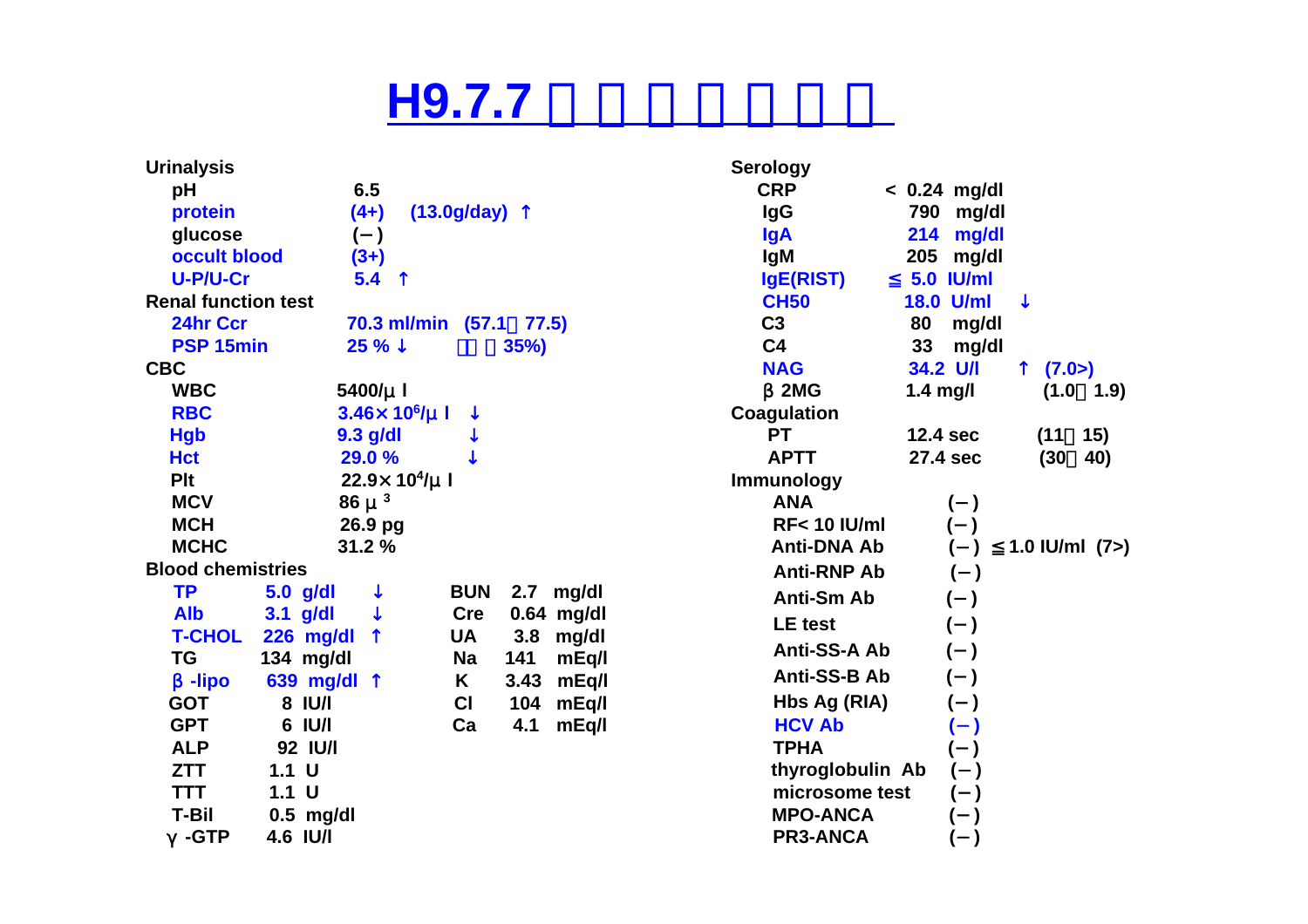# H9.7.15



global sclerosis segmental sclerosis

**mesangial proliferation** 

mesangial area deposit

**IgA(+),IgG(-),IgM(-)**です。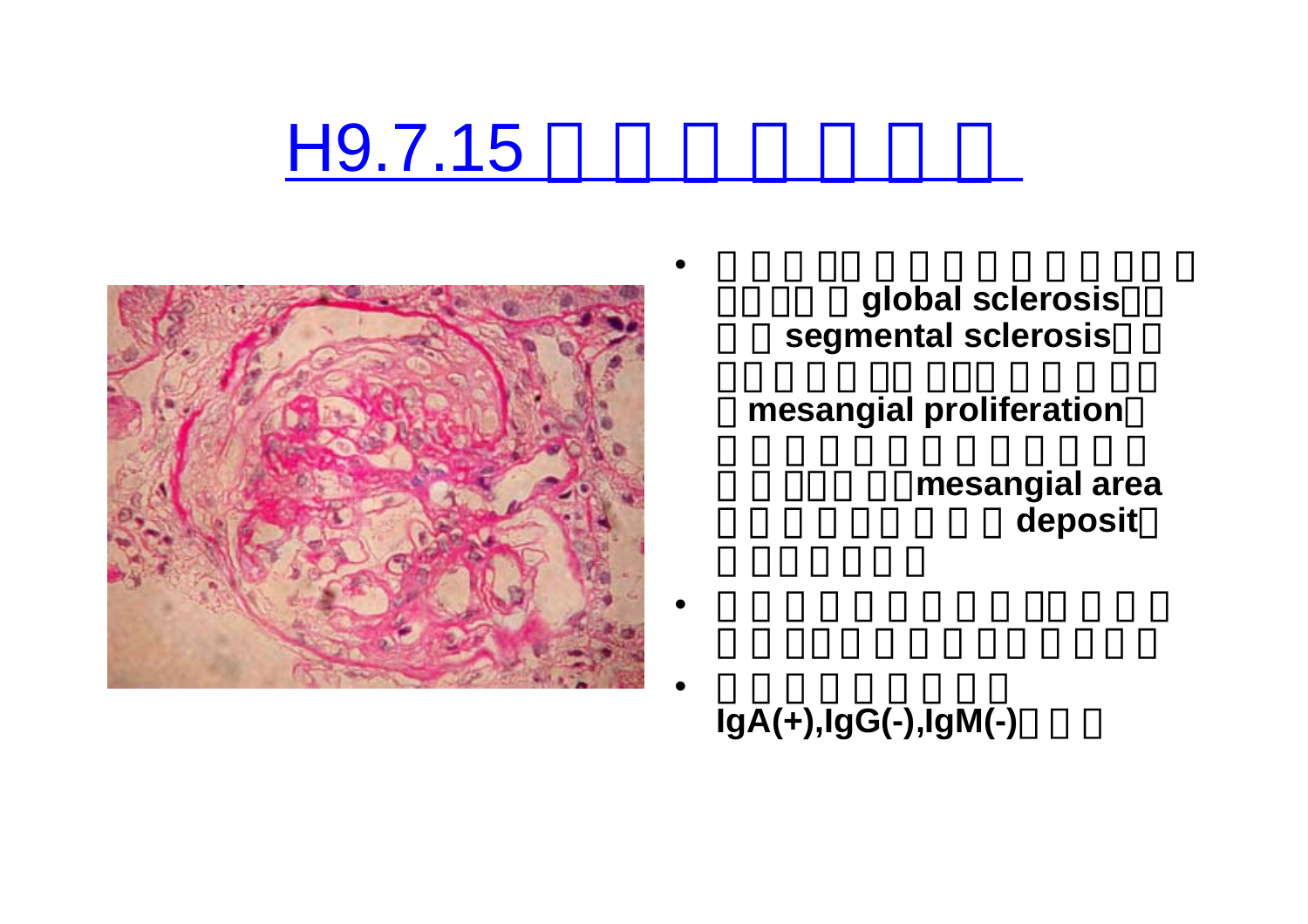



# PAS

## IgA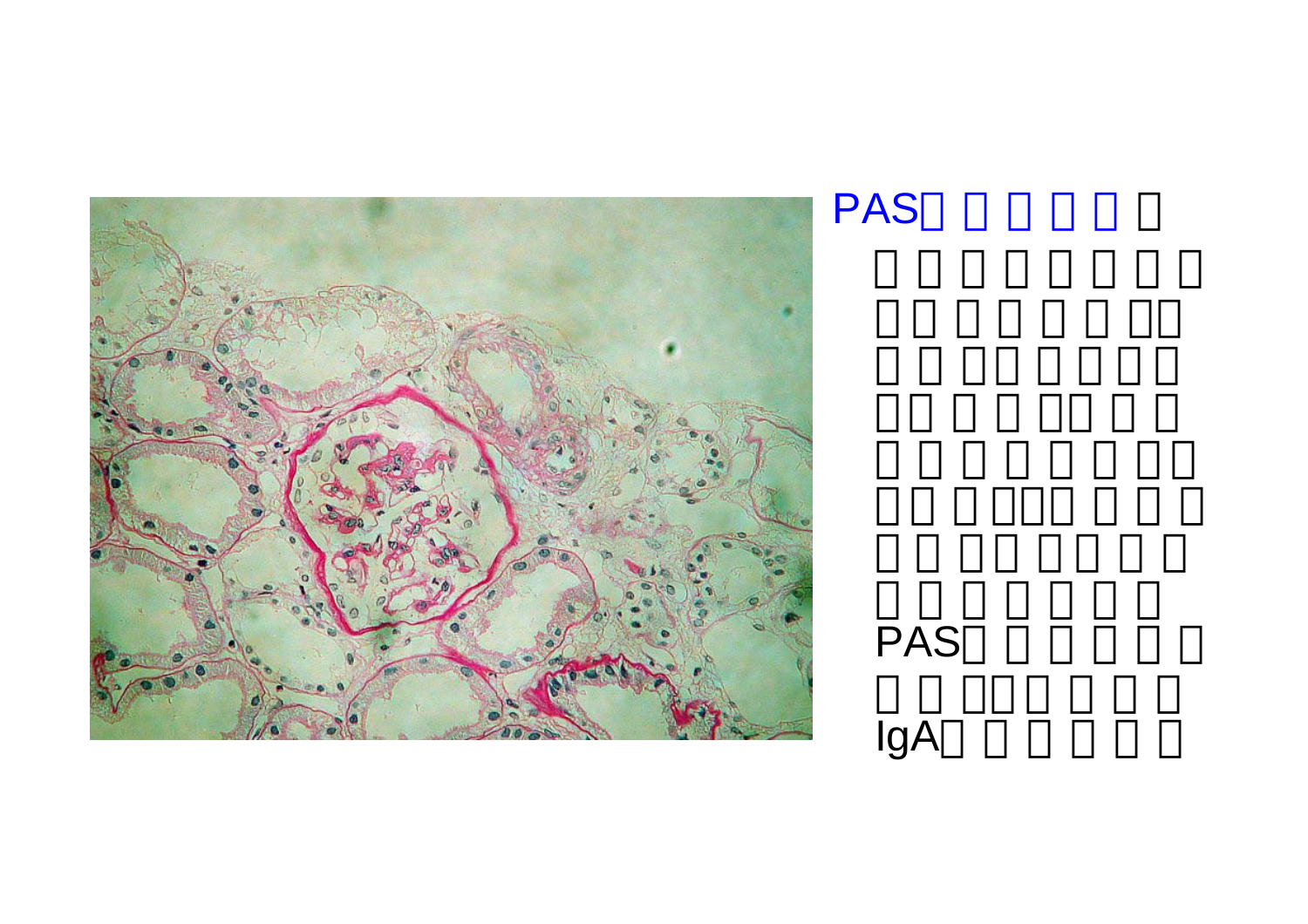

PAS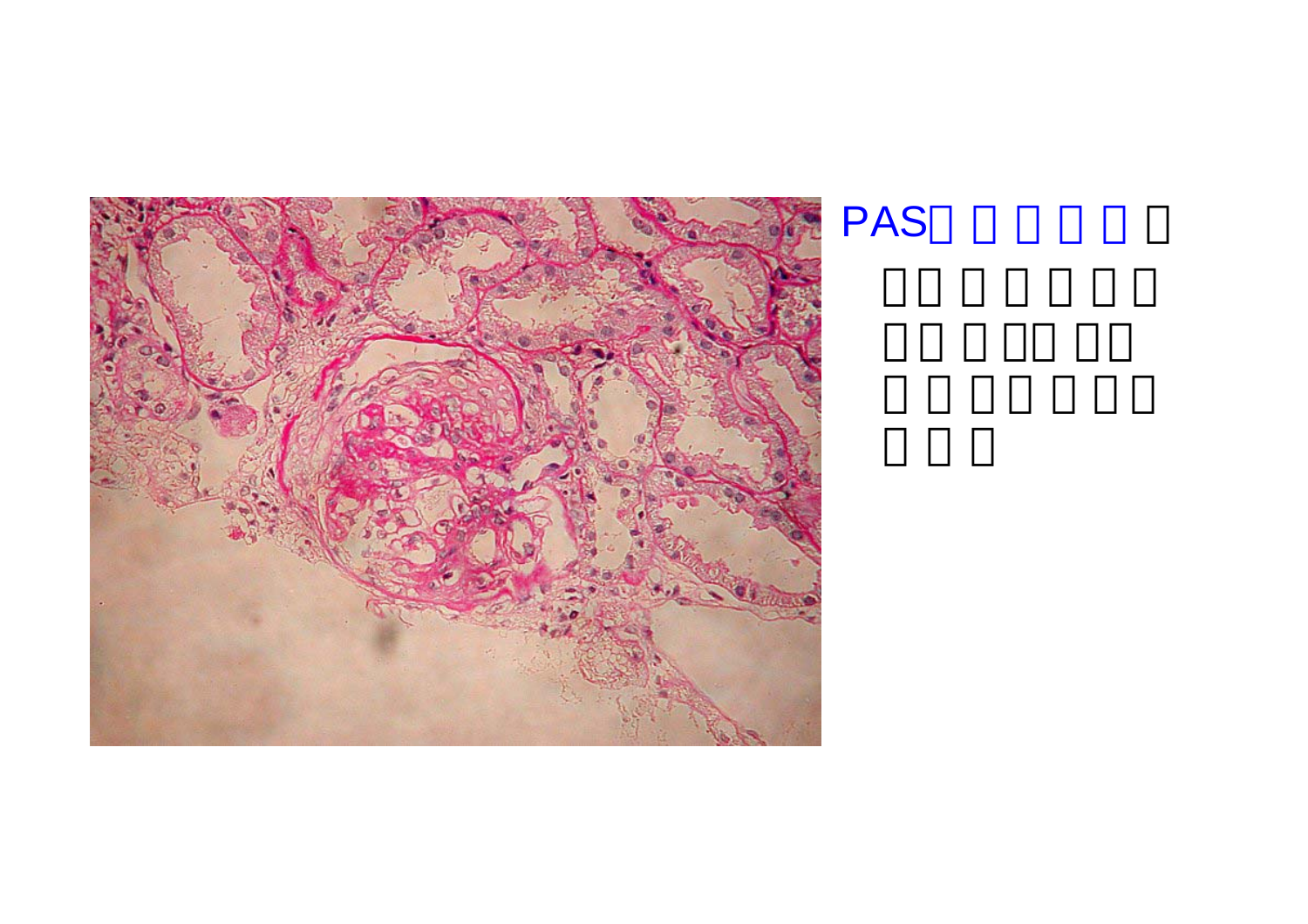



#### (pseudotubulus)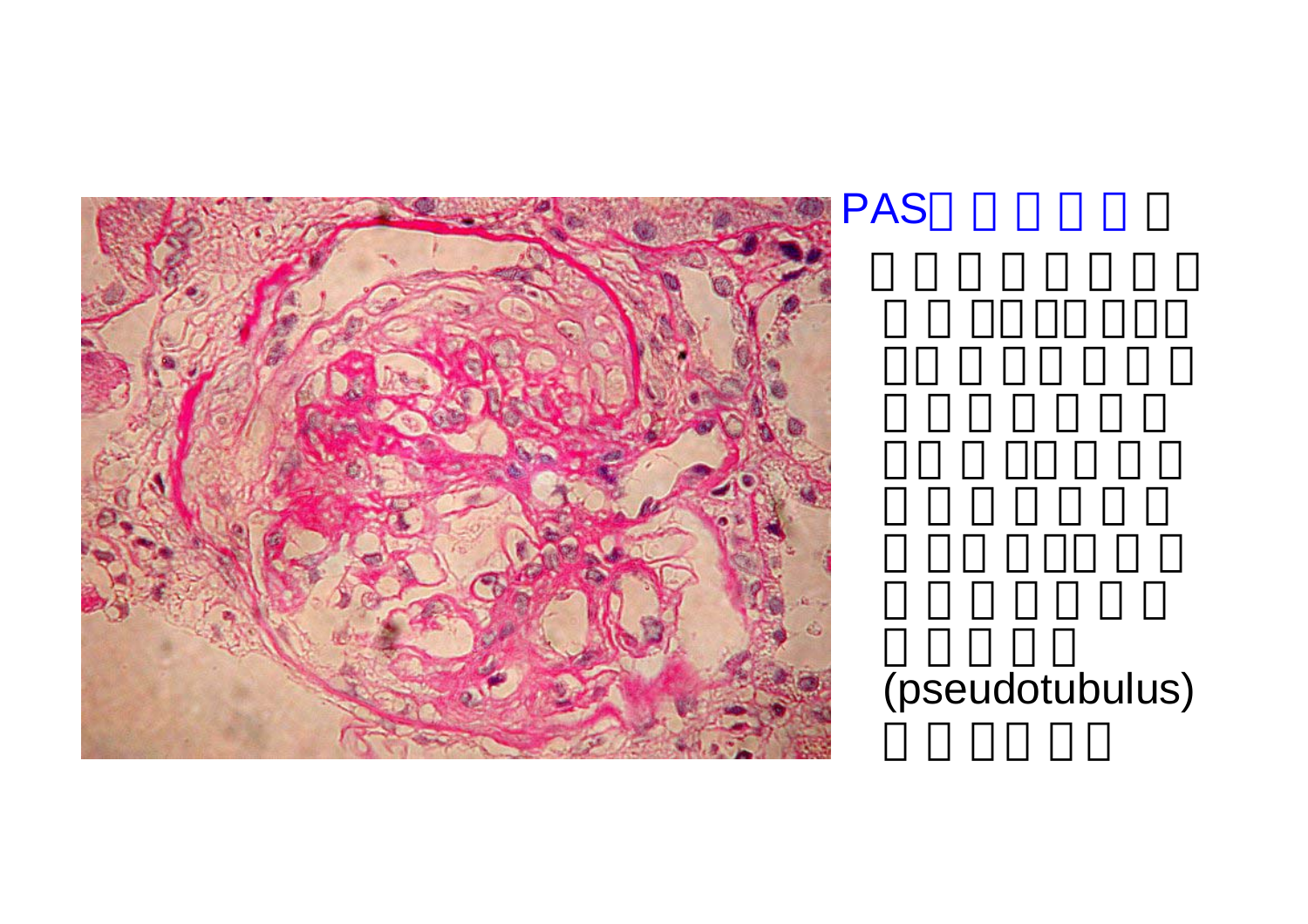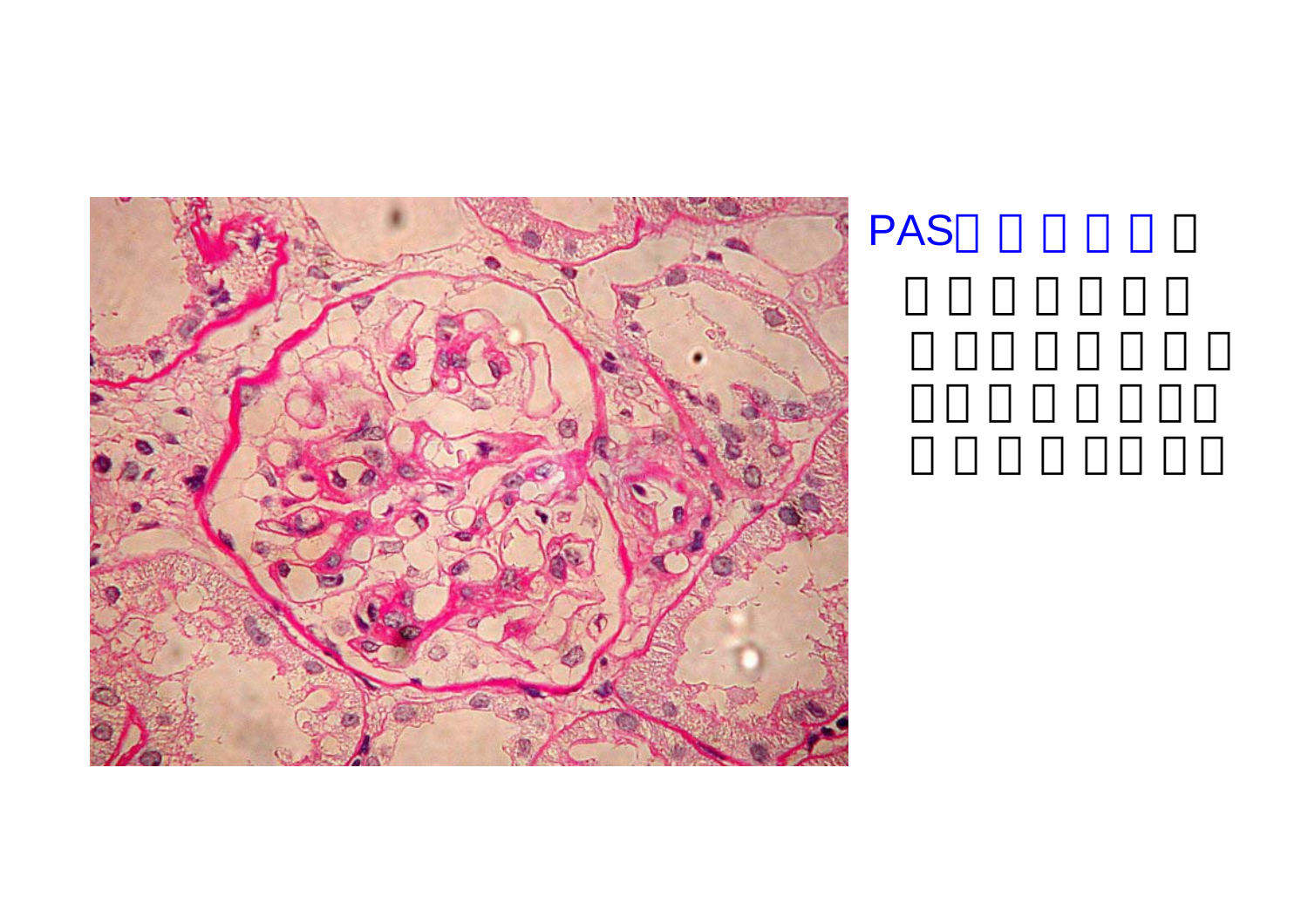

PAS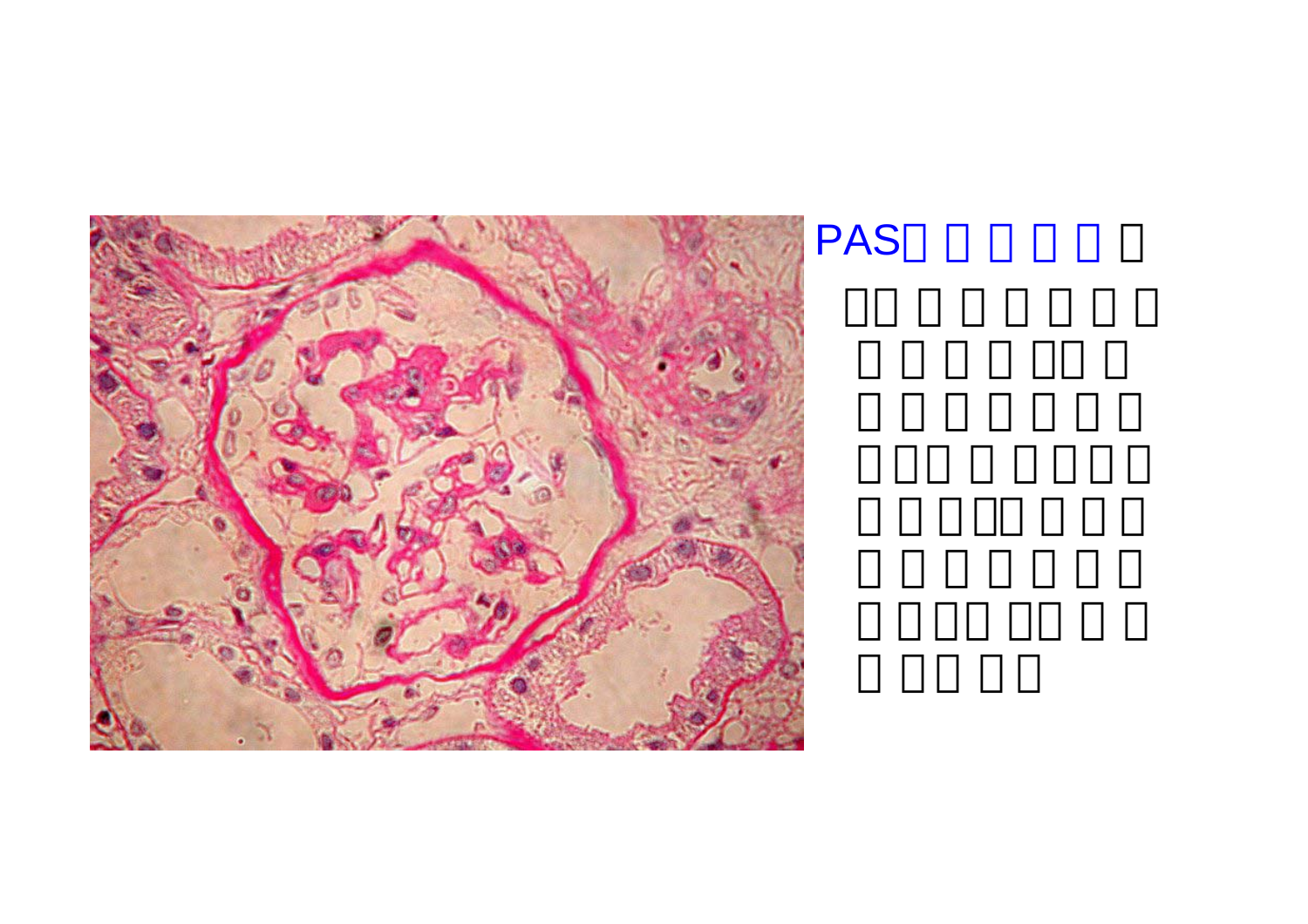

PAM PAM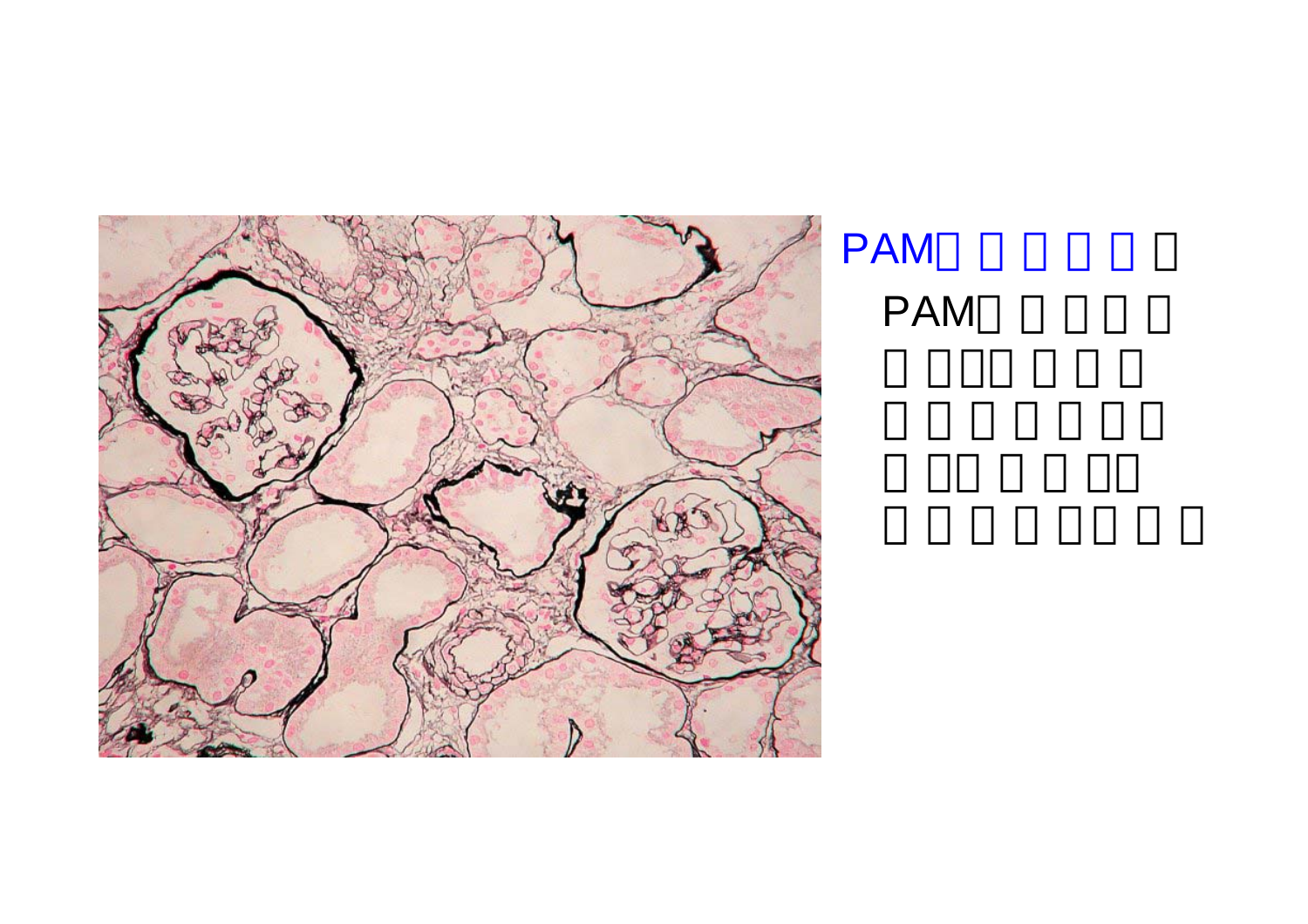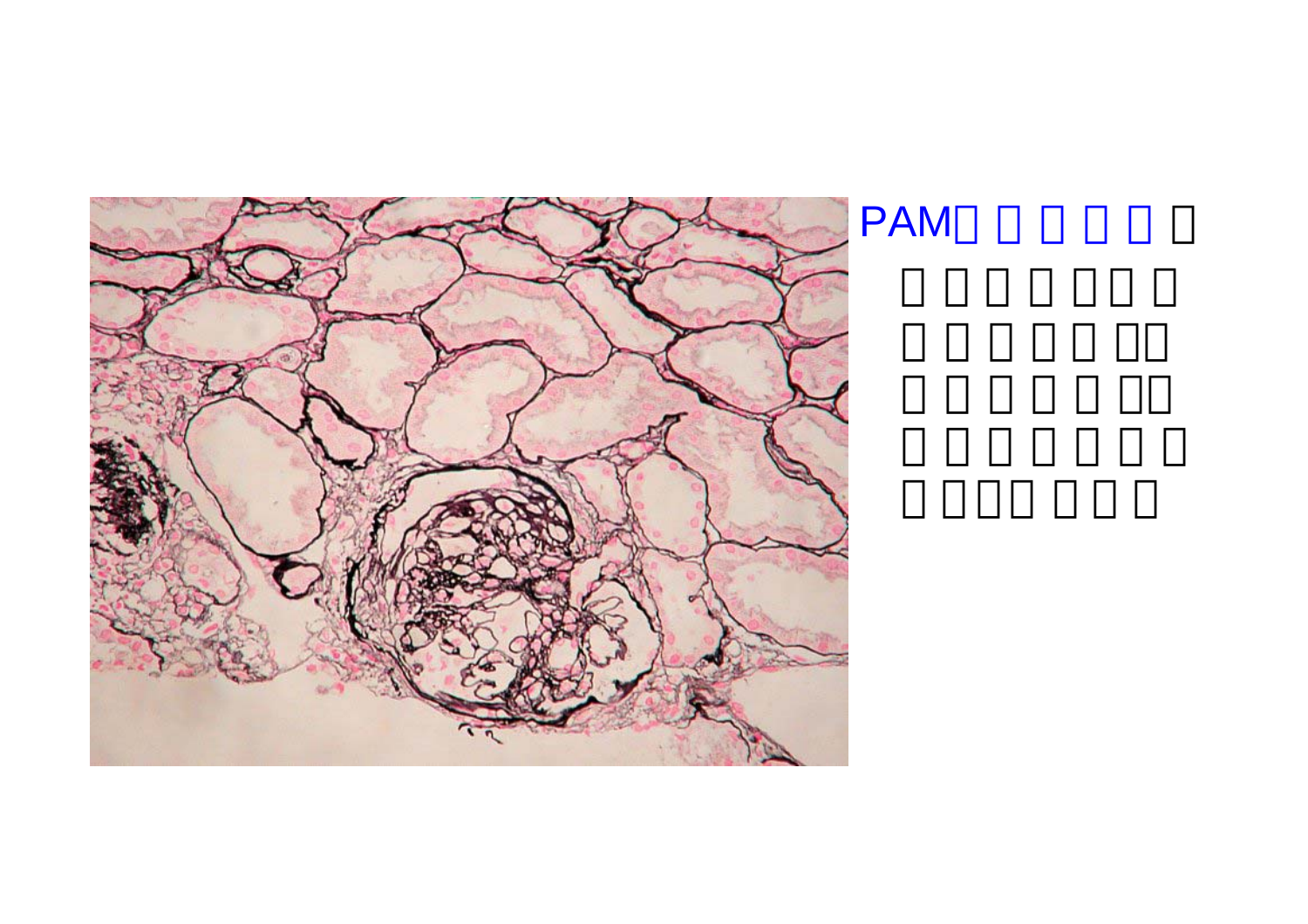

#### PAM PAM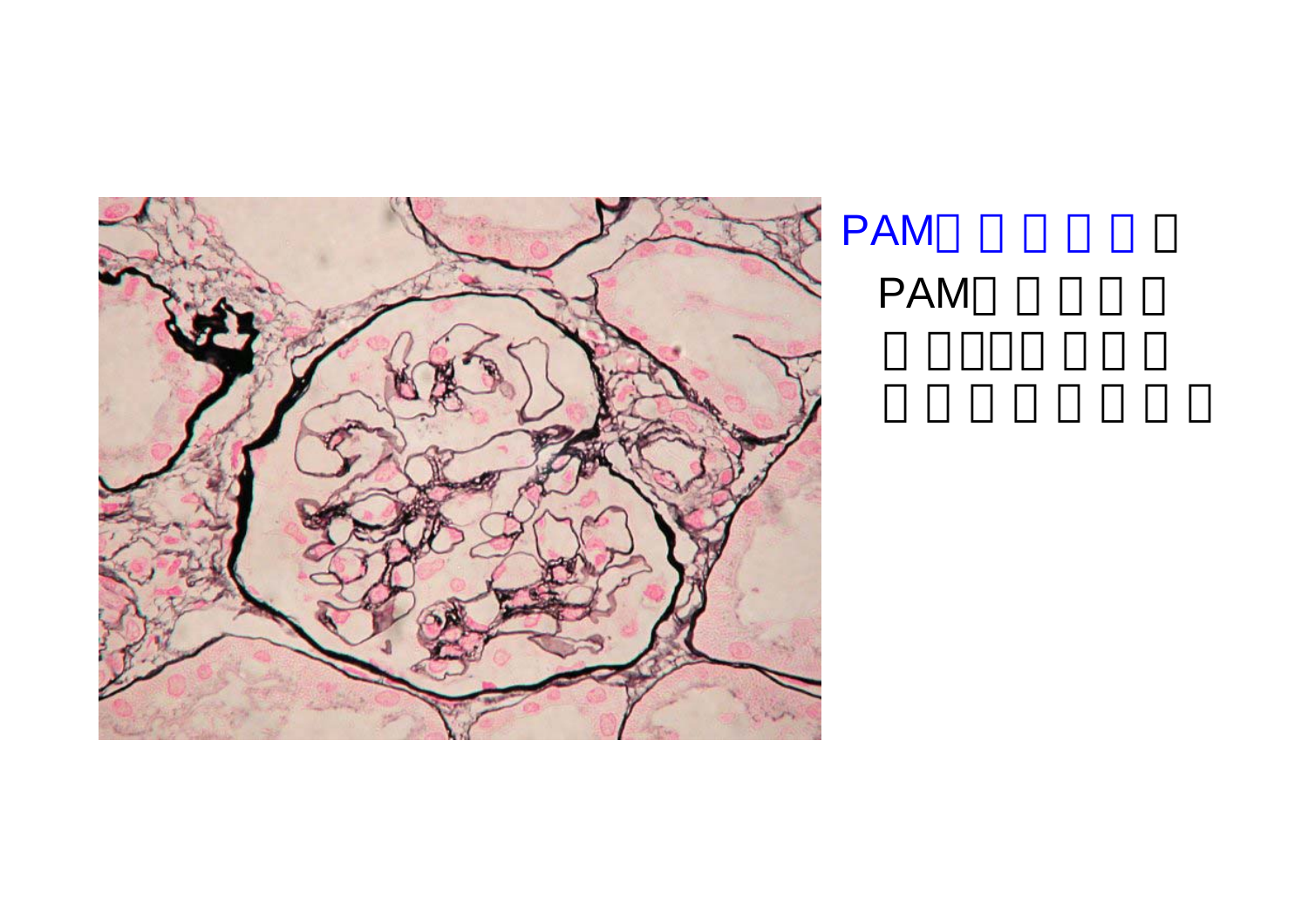

GBM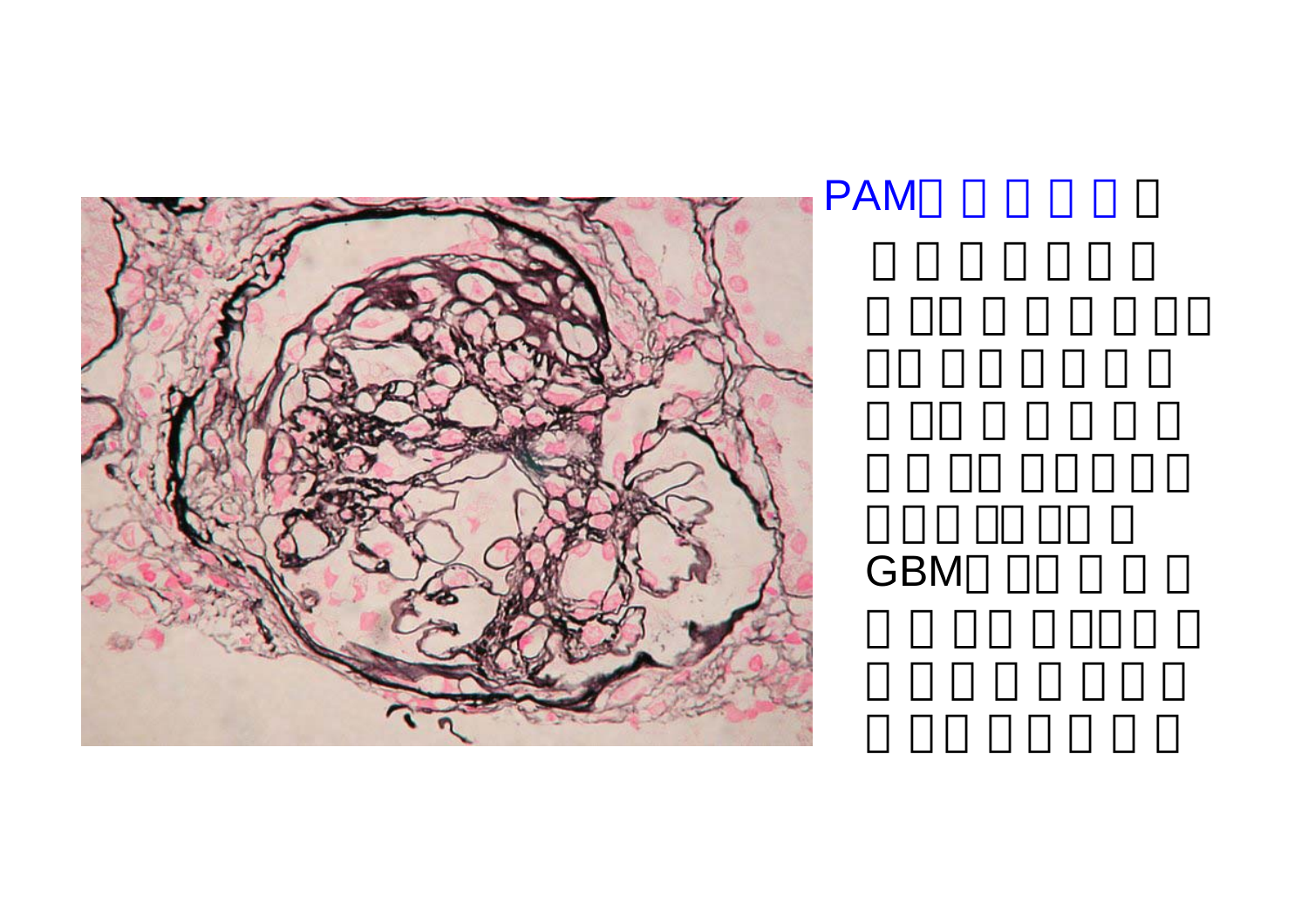#### (**ISKDC**組織分類を一部改変)

- **Grade**Ⅰ:**Minimal alterations**
- **Grade Pure mesangial proliferation**
- **Grade**Ⅲ:**(a) Focal or** :**(b) Diffuse mesangial proliferation with<50% crescents**
- **Grade**Ⅳ:**(a) Focal or**
	- :**(b) Diffuse mesangial proliferation with 50**~**75% crescents**
- **Grade**Ⅴ:**(a) Focal or**
	- :**(b) Diffuse mesangial proliferation with>75% crescents**
- Grade **Membranoproliferative like lesion**

thrombosis, necrosis

adhesion crescent **and Segmental sclerosis,**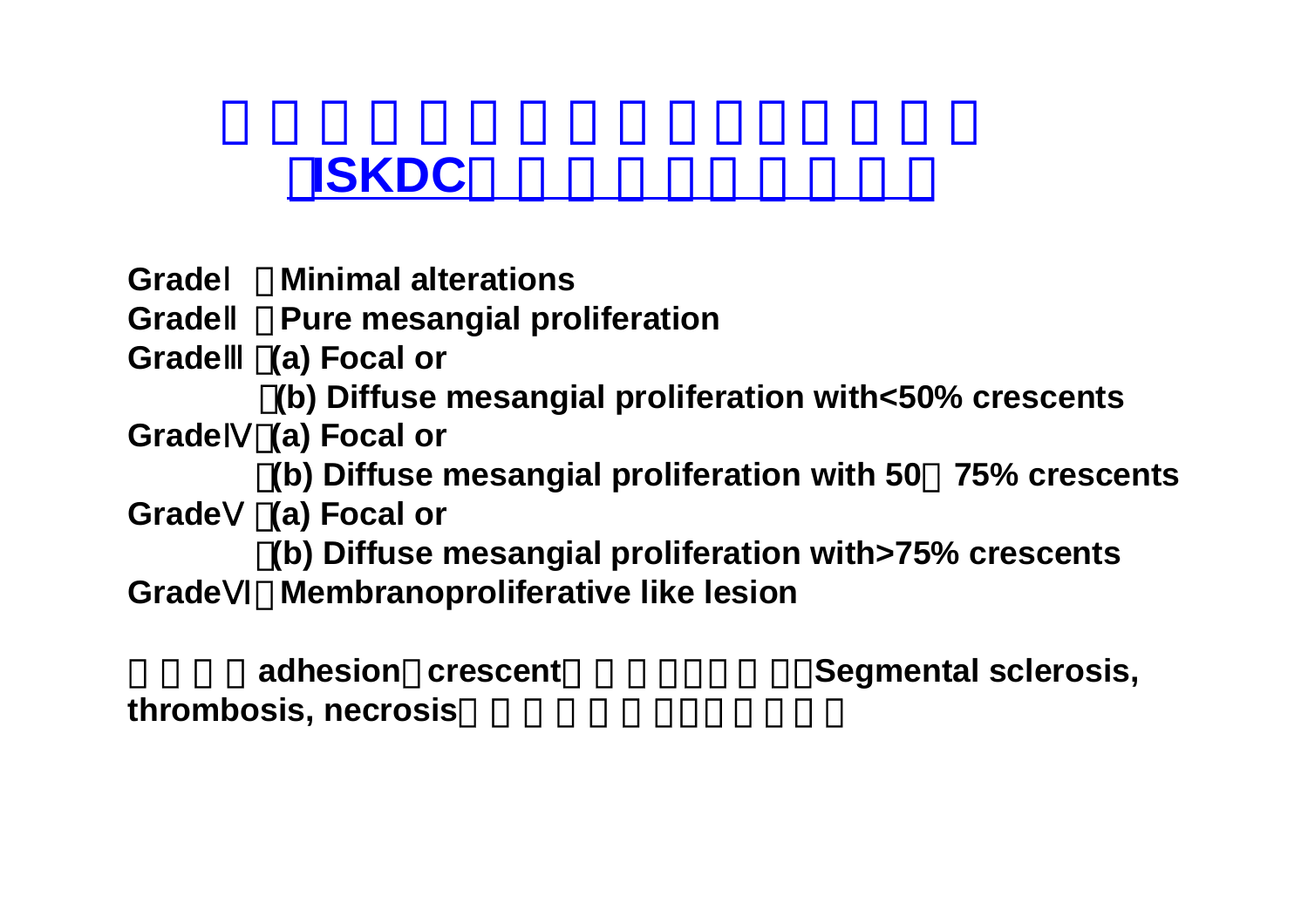#### IgA>IgG, Fbg, C3 IgM **Mes** global deposit C4, C1q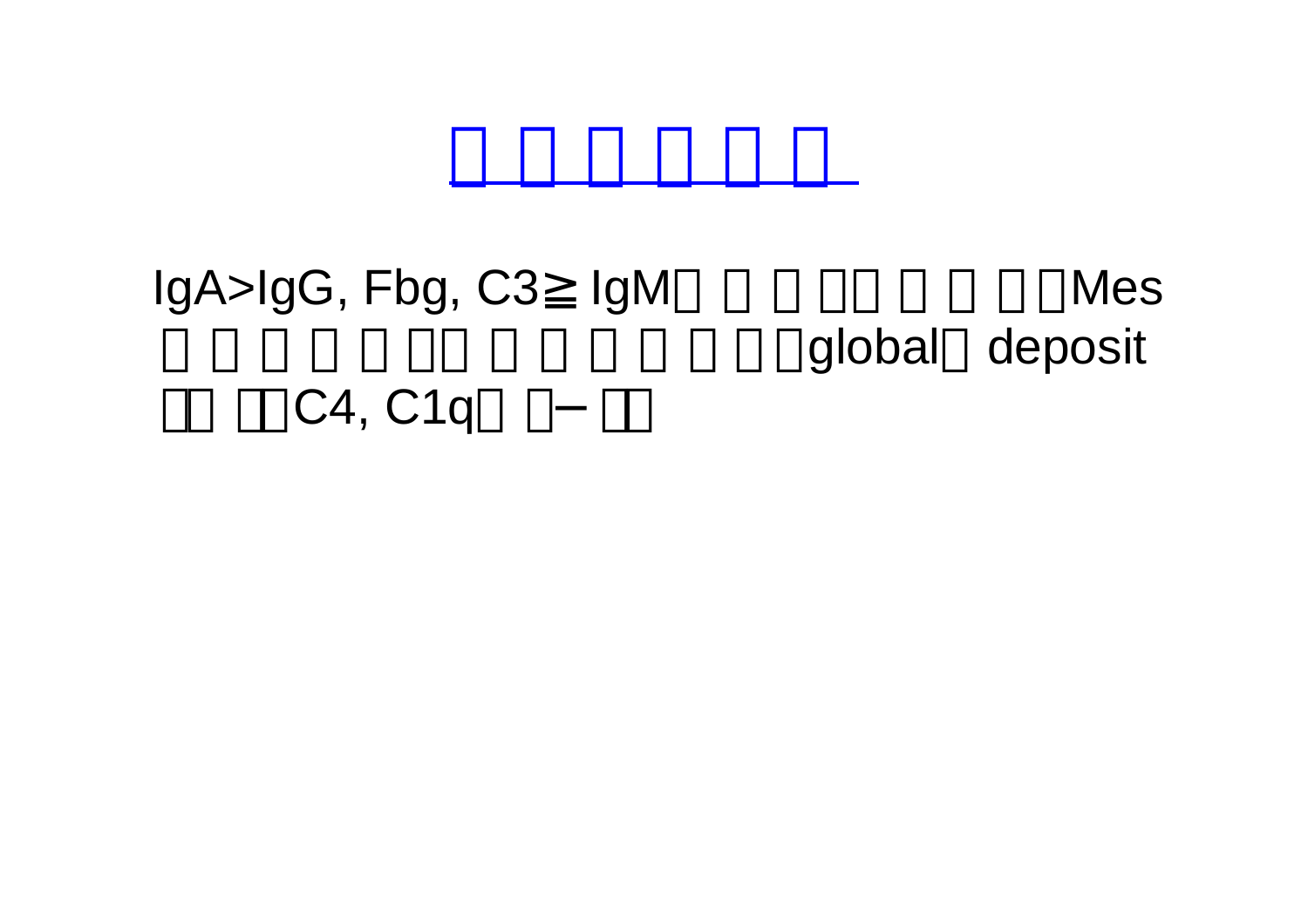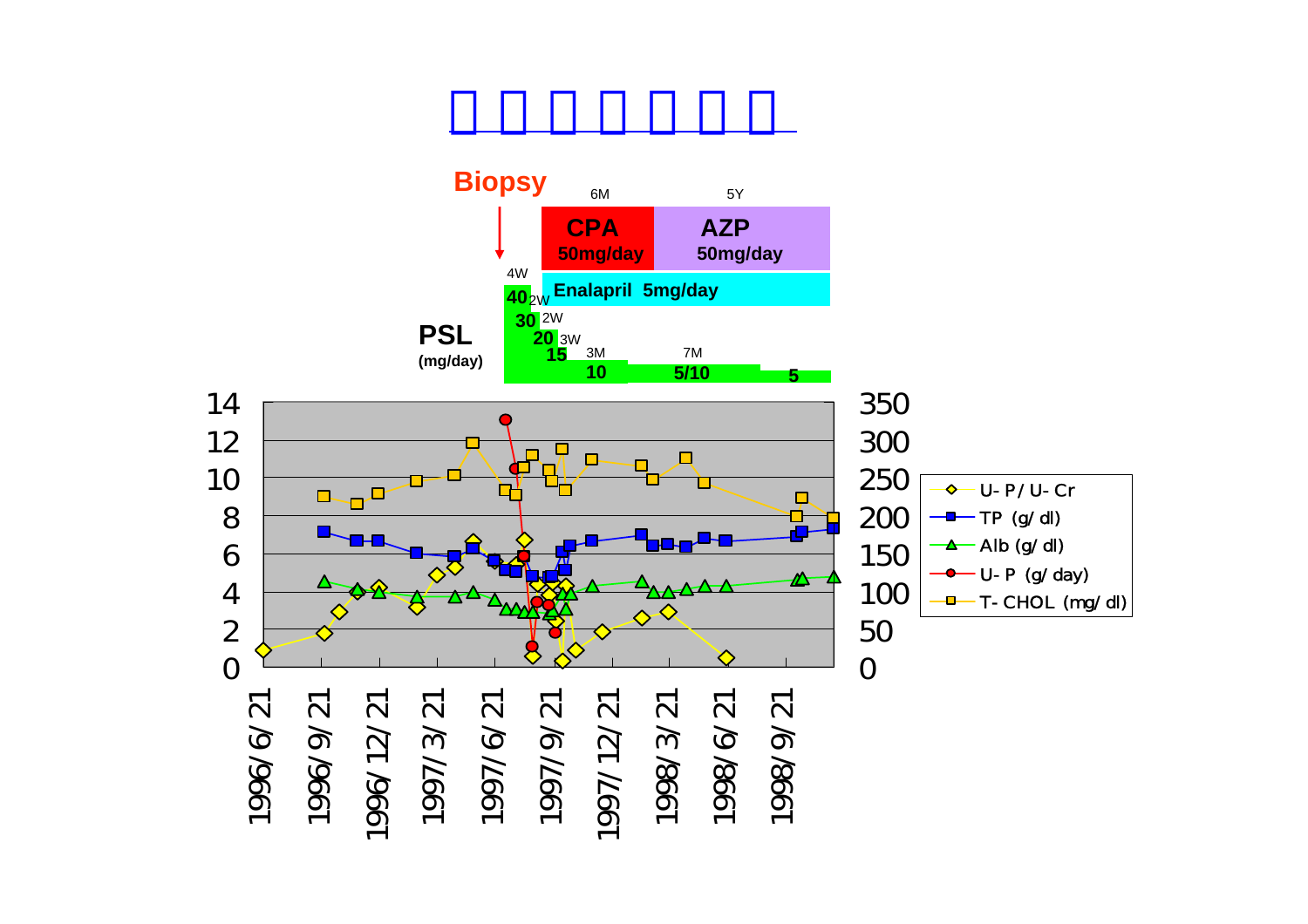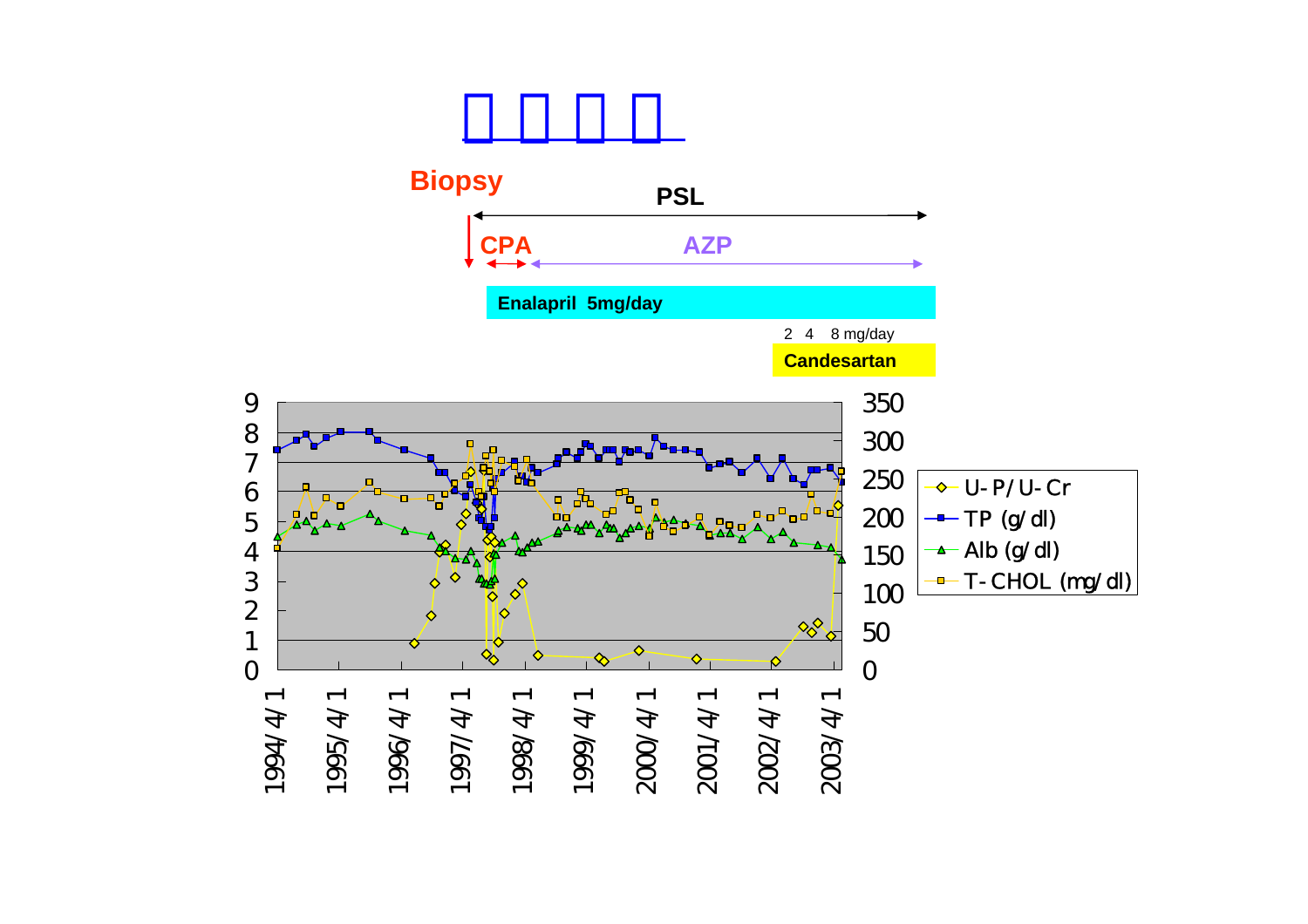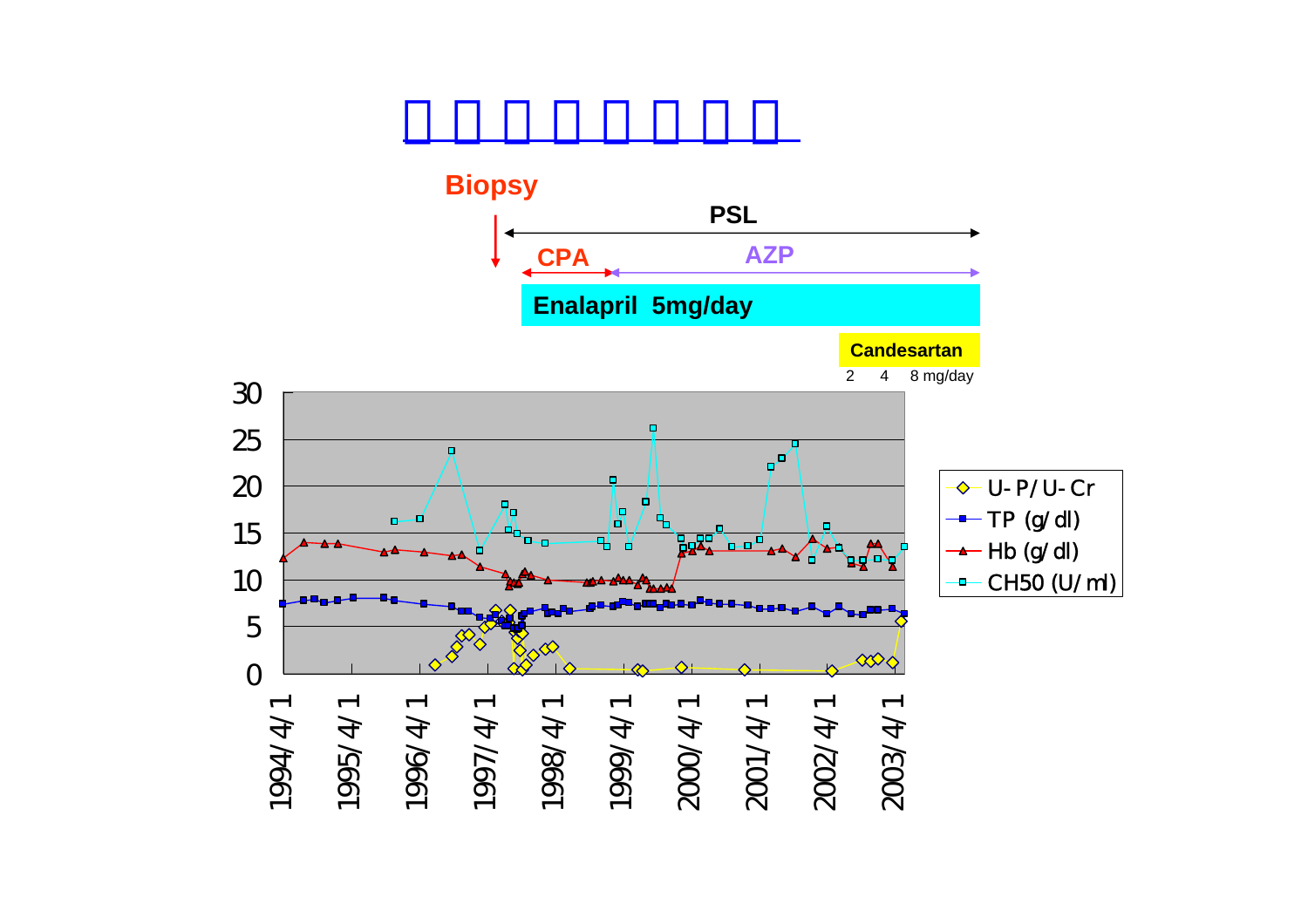| 7.5                    |
|------------------------|
| $(2+)$<br>C            |
| $($ )                  |
| $(1+)$                 |
| 1.95                   |
|                        |
| $6000/\mu$ I           |
| $3.44 \times 10^{6}$   |
| $11.4$ g/dl            |
| 35.0 %                 |
| $22.1 \times 10$       |
| 102 $\mu$ <sup>3</sup> |
| 33.1 pg                |
| 32.4 %                 |
|                        |

| рH              | 7.5                          |
|-----------------|------------------------------|
| protein         | $(2+)$ $(1.6g/day)$          |
| glucose         |                              |
| occult blood    | $(1+)$                       |
| <b>U-P/U-Cr</b> | 1.95                         |
| C               |                              |
| WBC             | $6000/\mu$ I                 |
| <b>RBC</b>      | $3.44 \times 10^{6} / \mu$ I |
| Hgb             | $11.4$ g/dl                  |
| Hct             | 35.0 %                       |
| Plt             | $22.1 \times 10^{4}/\mu$ I   |
| MCV             | 102 $\mu$ <sup>3</sup>       |
| MCH             | 33.1 pg                      |
| <b>MCHC</b>     | 32.4 %                       |

|    | <b>Blood chemistries</b> |
|----|--------------------------|
| тп | <u>ה כים</u>             |

| ΤP                            | 6.3 g/dl         |              |      | <b>BUN</b> | 7.8            | mg/dl |
|-------------------------------|------------------|--------------|------|------------|----------------|-------|
| <b>Alb</b>                    | $3.7$ g/dl       |              |      | <b>Cre</b> | 0.80           | mg/dl |
| <b>T-CHOL</b>                 | 259<br>mg/dl     |              |      | <b>UA</b>  | 4.1            | mg/d  |
| <b>GOT</b>                    | <b>12 IU/I</b>   |              |      | Na         | 141            | mEq/l |
| <b>GPT</b>                    | 8 IU/I           |              |      | K          | 4.3            | mEq/l |
| ALP                           | 93 IU/I          |              |      | <b>CI</b>  | 103            | mEq/l |
| ZTT                           | 3.4 <sub>U</sub> |              |      | Ca         | 4.5            | mEq/l |
| <b>TTT</b>                    | 0.4 <sub>U</sub> |              |      | P          | 3.7            | mg/dl |
| T-Bil                         | $0.4$ mg/dl      |              |      |            |                |       |
| -GTP                          | 7.8 IU/I         |              |      |            |                |       |
| <b>Serology</b>               |                  |              |      |            |                |       |
| lgG                           | 948              | mg/dl        |      |            |                |       |
| lgA                           | 236              | mg/dl        |      |            |                |       |
| <b>IgM</b>                    | 120              | mg/dl        |      |            |                |       |
| <b>IgE(RIST)</b>              | 5.0              | <b>IU/ml</b> |      |            |                |       |
| <b>CH50</b>                   |                  |              | 13.9 |            | U/ml $(25-48)$ |       |
| C <sub>3</sub>                |                  |              | 124  |            | mg/dl (84-151) |       |
| C <sub>4</sub>                |                  |              | 20   |            | mg/dl (17-40)  |       |
| <b>CH50</b>                   | <b>EDTA</b>      |              | 14.0 |            | U/ml (25-48)   |       |
| C <sub>3</sub><br><b>EDTA</b> |                  |              | 113  |            | mg/dl (84-151) |       |
| C <sub>4</sub><br><b>EDTA</b> |                  |              | 17   |            | mg/dl (17-40)  |       |
| <b>Immunology</b>             |                  |              |      |            |                |       |
| ANA                           |                  | $\mathcal Y$ |      |            |                |       |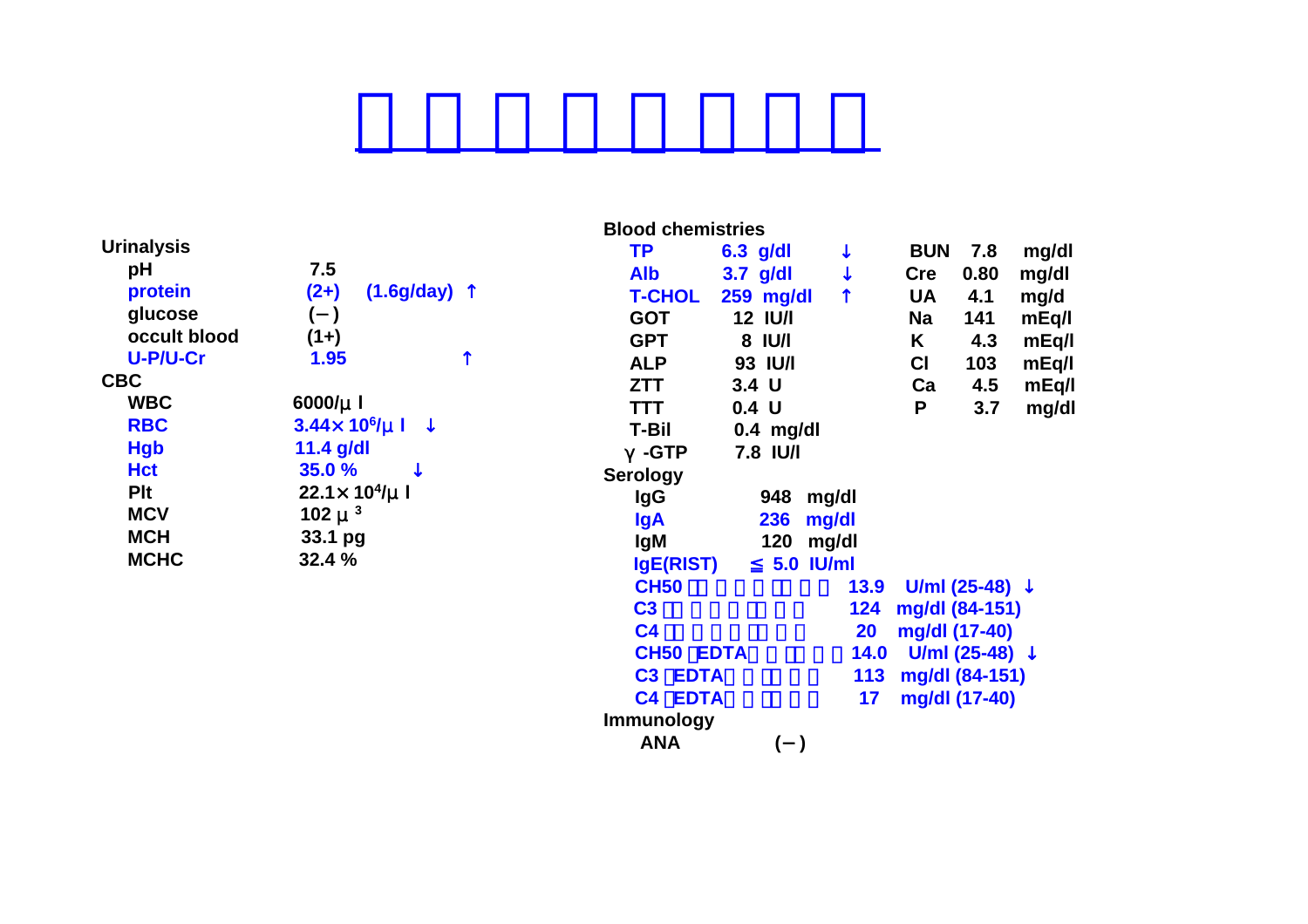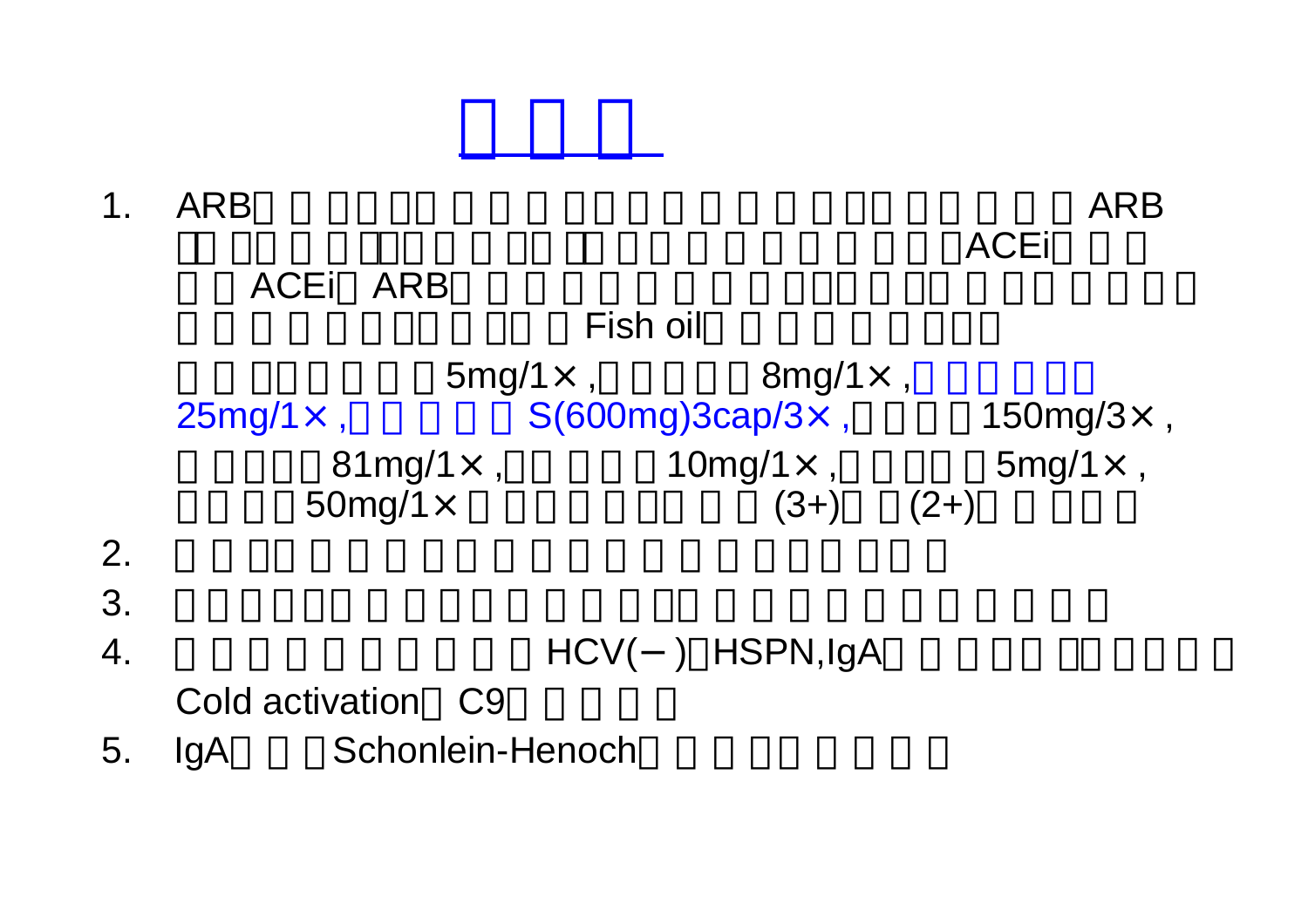

Scheme of complement activation pathway in human glomerulonephritis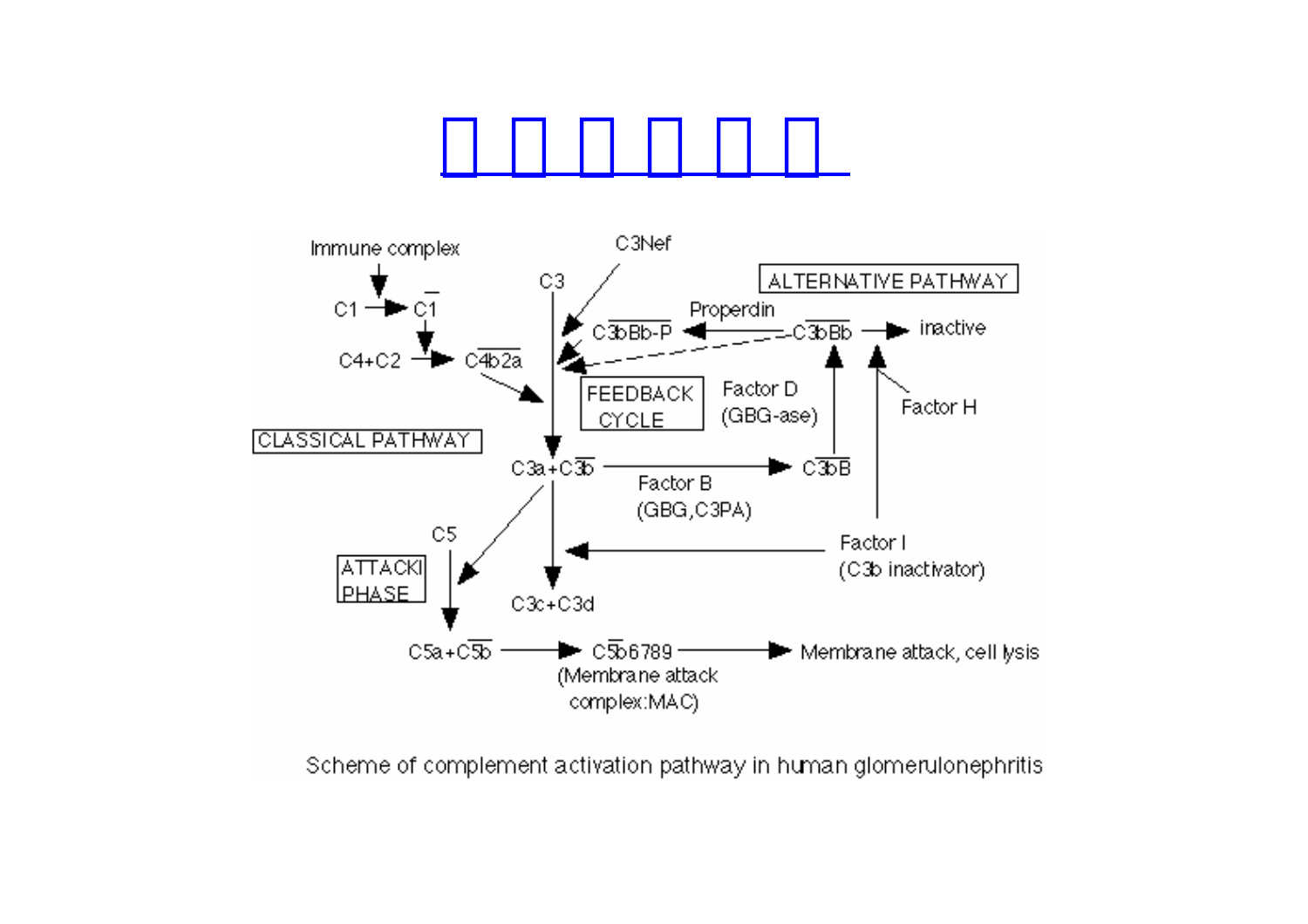### Similarities of IgAN and HSPN by Davin JC et al, Kidney Int 59:823-834, 2001

**Clinical featuresMore frequent in male Gross** hematuria simultaneous to a respiratory infection **Frequent evolution to chronic renal insufficiency Relapse after transplantation Histology Predominant mesangial IgA1 deposits Electron dense deposits in the mesangium Mesangial proliferation Cutaneous IgA deposits IgA im munological abnormalities Abn ormal IgA1 glycosylation pattern Increased IgA plasma levels Increased IgA1 plasma levels**

**Increased polymeric IgA plasma levels Circulati ng I g A-cont aining c o m ple x e s**

**Increased IgA synthesis b y B lymphocytes**

**Reduced function of the reticuloendothelial s y stem**Low grade complement activation **Hig h Ig Eplasma levels High incidence of C4B null phenoty p eIncreased TNF-**α**and IL-1 urinary excretion Abnormalities of mucosal barriersIncreased intestinal permeability to 51Cr EDTA Increased long carbon monoxide diffusion Coagulation abnormalities Intact cross-linked fibrin (XFb) Increased von Willebrand factor pla sma levels**

**Other immunological abnormalities**